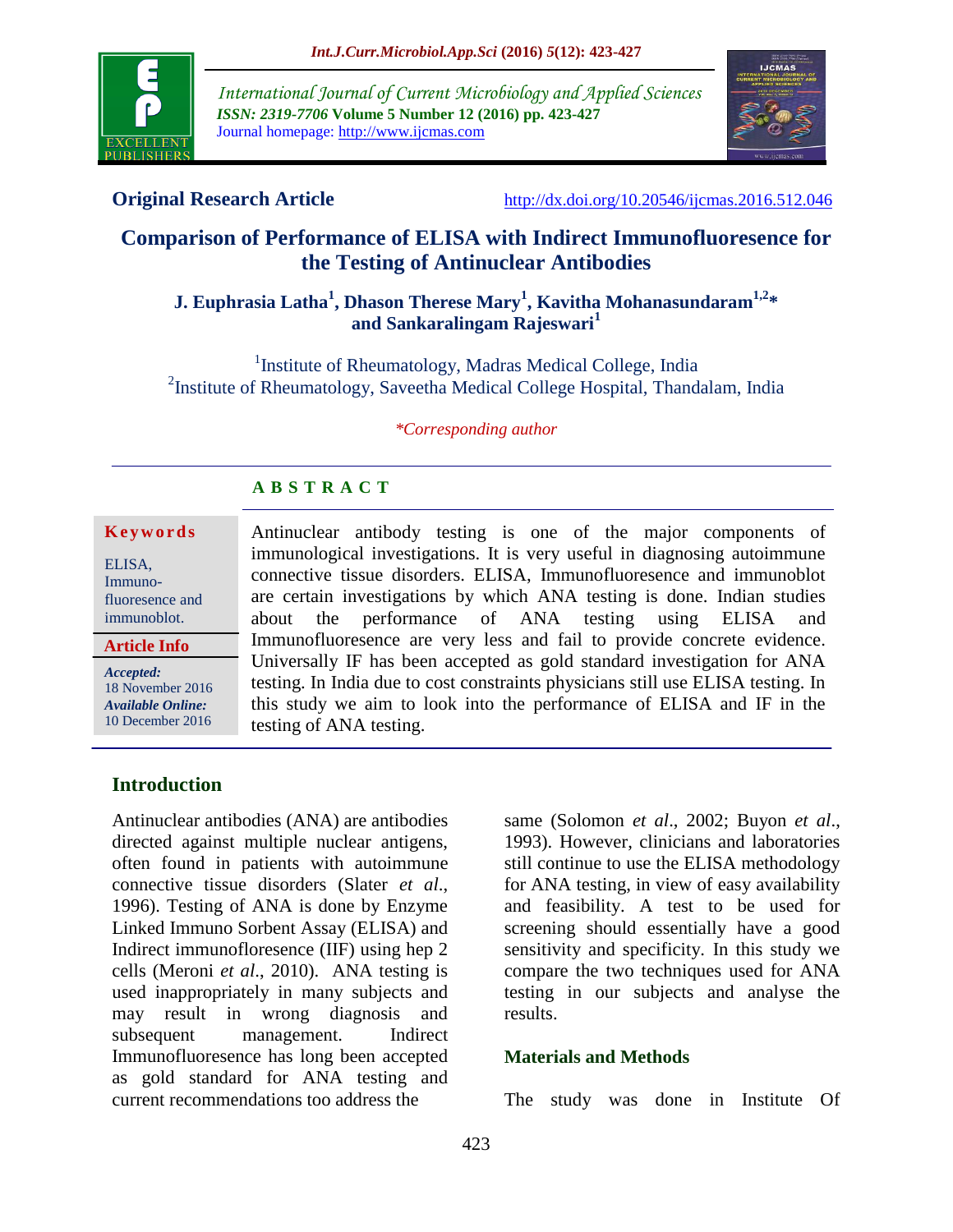Rheumatology, Madras Medical College between January 2015 and June 2015. All patients attending rheumatology outpatient were screened by rheumatologists and patients suspected to have autoimmune connective tissue disorder were requested to undergo a complete evaluation comprising complete blood count, erythrocyte sedimentation rate, blood sugar, renal function and liver function test. Appropriate immunological investigations were asked for - Anti nuclear antibodies, complements C 3, C 4, C Reactive Protein, Rheumatoid Factor, ANA profile, as and when needed. Complements were done using Single Radial Immuno Diffusion (SRID) and CRP, RF was done using semi quantitative latex agglutination method. Autoimmune connective tissue disorders included in our study were systemic lupus erythematosus, sjogren's syndrome, scleroderma, inflammatory myositis, mixed connective tissue disorder and overlap syndrome. Rheumatoid arthritis, hashimoto's thyroiditis and primary liver disorders like autoimmune hepatitis, primary biliary cirrhosis were excluded from the study.

In the immunology lab samples of Anti nuclear antibodies were tested both with ELISA and Hep 2 cell line by Indirect immunofluoresence methodology. For Hep 2 testing 1:80 was the standard dilution used and end dilution titre was done only if indicated (like in MCTD). Pattern reporting was done on the same day using immunofluoresence microscope with LED as light source by independent trained microbiologist. Cytoplasmic pattern positivity was included under ANA positivity. Samples which tested positive for ANA by ELISA or Hep 2 were tested for ANA profile using line immunoassay (Immunoblot) by EUROIMMUNE. Immunoblot was also done in some patients with ANA negativity, where a

rheumatologist strongly suspect the presence of immunological disorders like Sjogren's syndrome in the patient and request for the same. Detailed clinical history and final diagnosis of the patient was recorded from the rheumatologist records. ANA testing was also done on age and sex matched healthy controls.

## **Statistical Analysis**

It was done using SPSS 16 software, sensitivity, specificity, positive predictive and negative predictive value along with likelihood ratios were calculated. The confidence interval of predictive values was calculated using Clopper-Pearson confidence intervals and for the likelihood ratios log method was used.

### **Results and Discussion**

A total of 150 patients were screened for autoimmune connective tissue disorder and 60 healthy age and sex matched controls underwent anti nuclear antibody testing.

Out of 150 patients after correlating their clinical, hematological and immunological profile 126 patients were found to have autoimmune connective tissue disorder. Out of the 126 patients with AICTD, ANA was positive by Indirect Immunofluoresence in 108 patients and by ELISA it was positive in 86 patients.(Fig 1)

In the remaining 84 subjects (60 healthy controls and 24 subjects tested and declared not to have an AICTD by rheumatologist), ANA positivity by IIF was observed in 6 patients and ELISA positivity in 20 subjects (Table 1).

The 18 patients with negative ANA by IIF were analysed in detail. 3 of them had features suggestive of Sjogren's syndrome,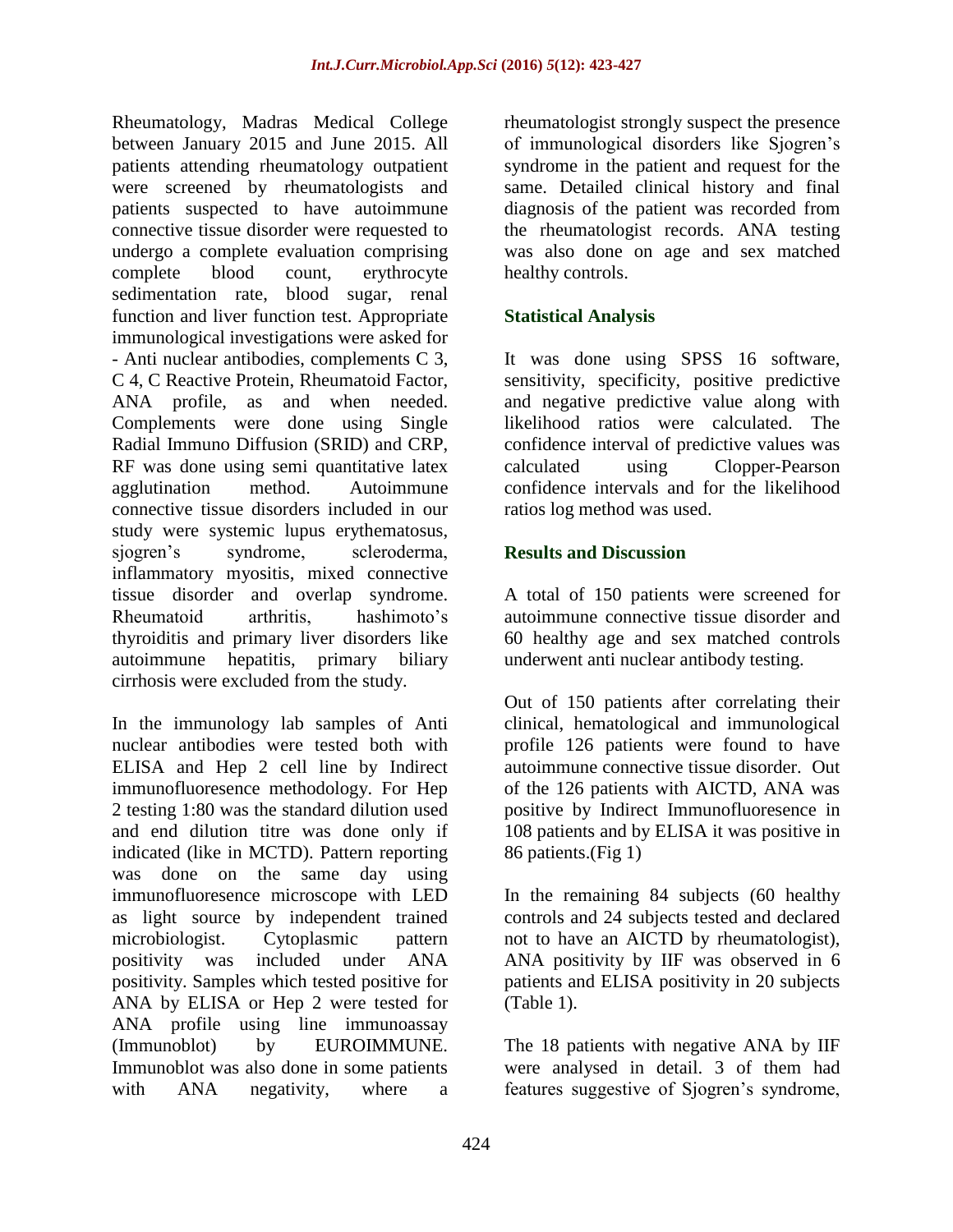12 had features suggestive of idiopathic inflammatory myositis and 3 had features suggestive of scleroderma. The 3 patients with suspected primary Sjogren's Syndrome underwent ANA profile analysis using immunoblot which showed a strong anti SS A positivity. Lip biopsy and Schirmer's tests were also suggestive of pSS in those three patients. Immunoblot done on the other 15 patients was negative. Immunoblot of 6 controls who tested positive for ANA by IIF were negative.

The sensitivity, specificity, positive predictive value and negative predictive value of ANA testing with ELISA and IIF was analysed and results given in Table 2.

ANA testing is an essential test in diagnosing autoimmune connective tissue disorders like SLE, Sjogrens's syndrome, MCTD, Scleroderma and IIM. ANA by hep 2 testing has been the gold standard investigation for the same (Meroni *et al*., 2010). Hep 2 cells are spindle shaped cells derived from human epithelial cell line of laryngeal carcinoma. Since it is of human origin, it replicates all antigens in a human cell and also has a greater yield due to higher mitotic rate (Kavanaugh *et al*., 2000; Wayne, 1996). More than 20 patterns can be observed in Immunoflurosence and it represents more than 100 antigens. In contrast most ELISA kits are coated with fewer antigens (around 20), both recombinant and human antigens are used, resulting in greater likelihood of false negativity.

ANA negative lupus was previously a distinct entity. With increasing usage of hep 2 cells and better techniques, its now more likely a myth. False negativity in ANA hep 2 testing is rare; however SS A antigens are under represent in hep 2 slides due to difference in methodology of extraction. SSA antigens are susceptible to acetone extraction and hence degraded easily.

### **Table.1** ANA negativity in ELISA vs IIF

| ANA by IF           | <b>True Positive</b>  | <b>False Positive</b> |
|---------------------|-----------------------|-----------------------|
|                     | 108                   |                       |
| <b>ANA by ELISA</b> | 86                    | 20                    |
| ANA by IF           | <b>False Negative</b> | True Negative         |
|                     | 18                    | 78                    |
| <b>ANA by ELISA</b> | 40                    | 64                    |

### **Table.2** Sensitivity, specificity, PPV, NPV of ELISA and IIF for ANA testing

|                                  | <b>ANA by IF</b>              | <b>ANA by ELISA</b>           |
|----------------------------------|-------------------------------|-------------------------------|
| <b>Sensitivity</b>               | 85.71(78.37 to 91.31%)        | 68.25(59.37 to 76.26)%        |
| <b>Specificity</b>               | 92.86(85.10 to 97.33%)        | 76.19(65.65 to 84.81)%        |
| <b>Positive predictive Value</b> | 94.74(88.90 to 98.04)%        | 81.13(72.38 to 88.08)%        |
| <b>Negative Predictive Value</b> | 81.25(72 to 88.49)%           | 61.54(51.49 to 70.91)%        |
| <b>Positive Likelihood ratio</b> | $12(5.53 \text{ to } 26.03)$  | $2.87(1.92 \text{ to } 4.28)$ |
| <b>Negative Likelihood ratio</b> | $0.15(0.10 \text{ to } 0.24)$ | $0.42(0.31 \text{ to } 0.55)$ |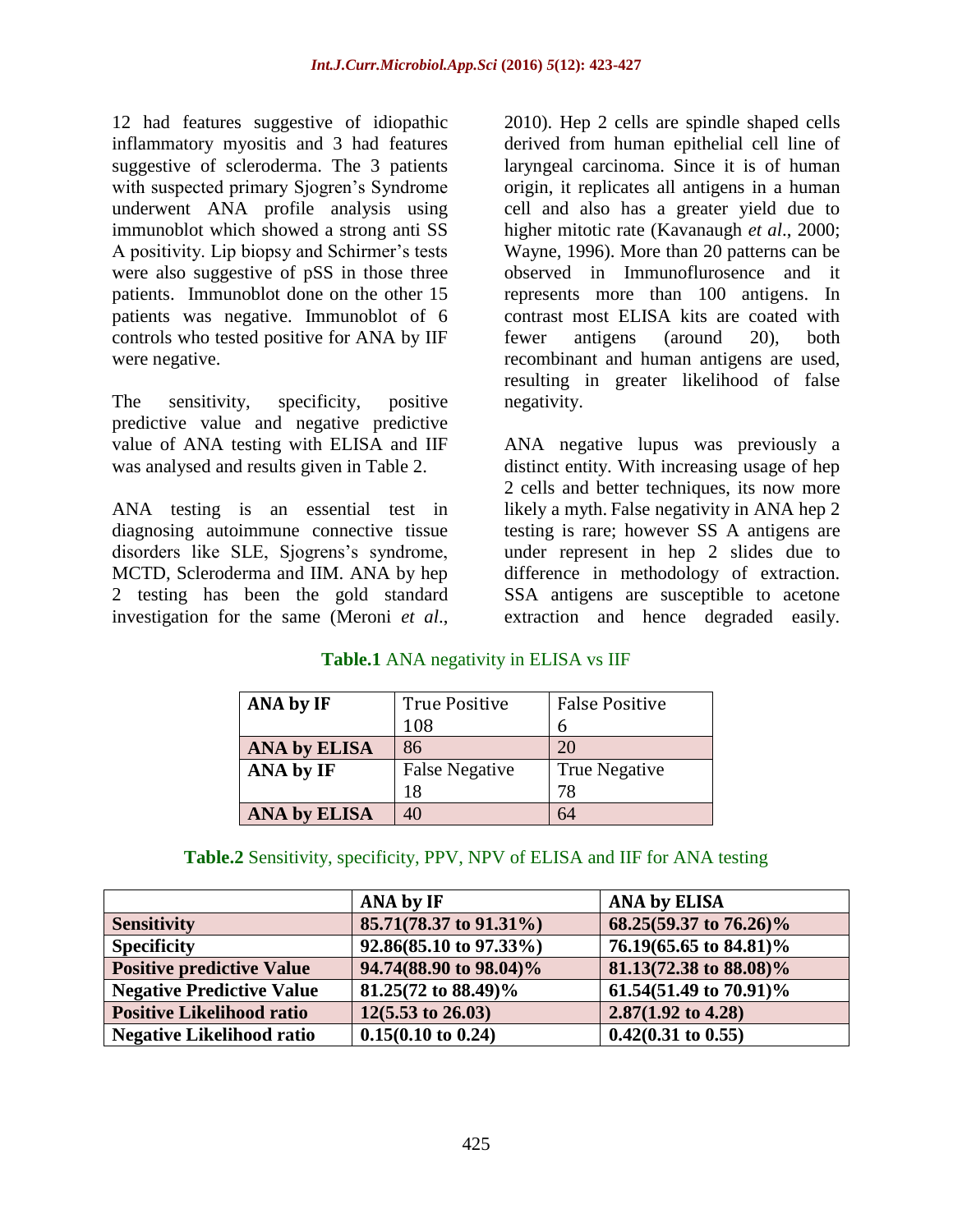

**Fig.1** ANA positivity in ELISA vs IF in healthy controls and AICTD's

Hence, though rare, patients with Sjogren's syndrome, mothers with lupus with recurrent congenital heart blocks in fetus might show a false ANA negativity in hep 2 testing.

Immunoblot technique might show a positive anti SS A and anti SS B. In our study the 3 patients with Sjogren's syndrome showed false negativity with IIF; myositis specific and myositis associated antigens(MSA's and MAA's respectively) are often under represent in hep 2 cells; hence giving a negative ANA (Love *et al*., 1991; Imbert-Masseau *et al*., 2003). Conventional ANA immunoblots does not include MSA and MAA's barring anti Jo 1 and PM Scl (Stone *et al*., 2007). Immunoblots for MAA and MSA are now available,; though not routinely used in clinical practice since they only have prognostic significance and not diagnostic value. ANA negativity in the setting of a high clinical suspicion of an AICTD warrants an immunoblot analysis, in most cases no further testing is indicated (Thomson *et al*., 2001).

In conclusion, ANA by indirect immunofluoresence is the gold standard for

ANA testing because of its better sensitivity, specificity, PPV and NPV. We recommend that ELISA should not be used even as a screening procedure even though it is cheaper. In clinical scenarios where likelihood of pSS is high. Even if ANA hep 2 testing is negative ANA immunoblot may be done; otherwise ANA immunoblot is not routinely indicated in negative samples.

### **References**

- Buyon, J.P., Winchester, R.J., Slade, S.S. 1993. Identification of mothers at risk for congenital heart block and other neonatal lupus syndromes in their children. *Arthritis Rheum.,* 36: 1263– 1273.
- Cross, L.S., Aslam, A., Misbah, S.A. 2004. Antinuclear antibody-negative lupus as a distinct diagnostic entity—does it no longer exist? *Q. J. Med.,* 97: 303– 308.
- Imbert-Masseau, A., Hamidou, M., Agard, C., *et al*. 2003. Antisynthetase syndrome, *Joint Bone Spine,* 70: 161– 168.
- Kavanaugh, A., Tomar, R., Reveille, J., *et*